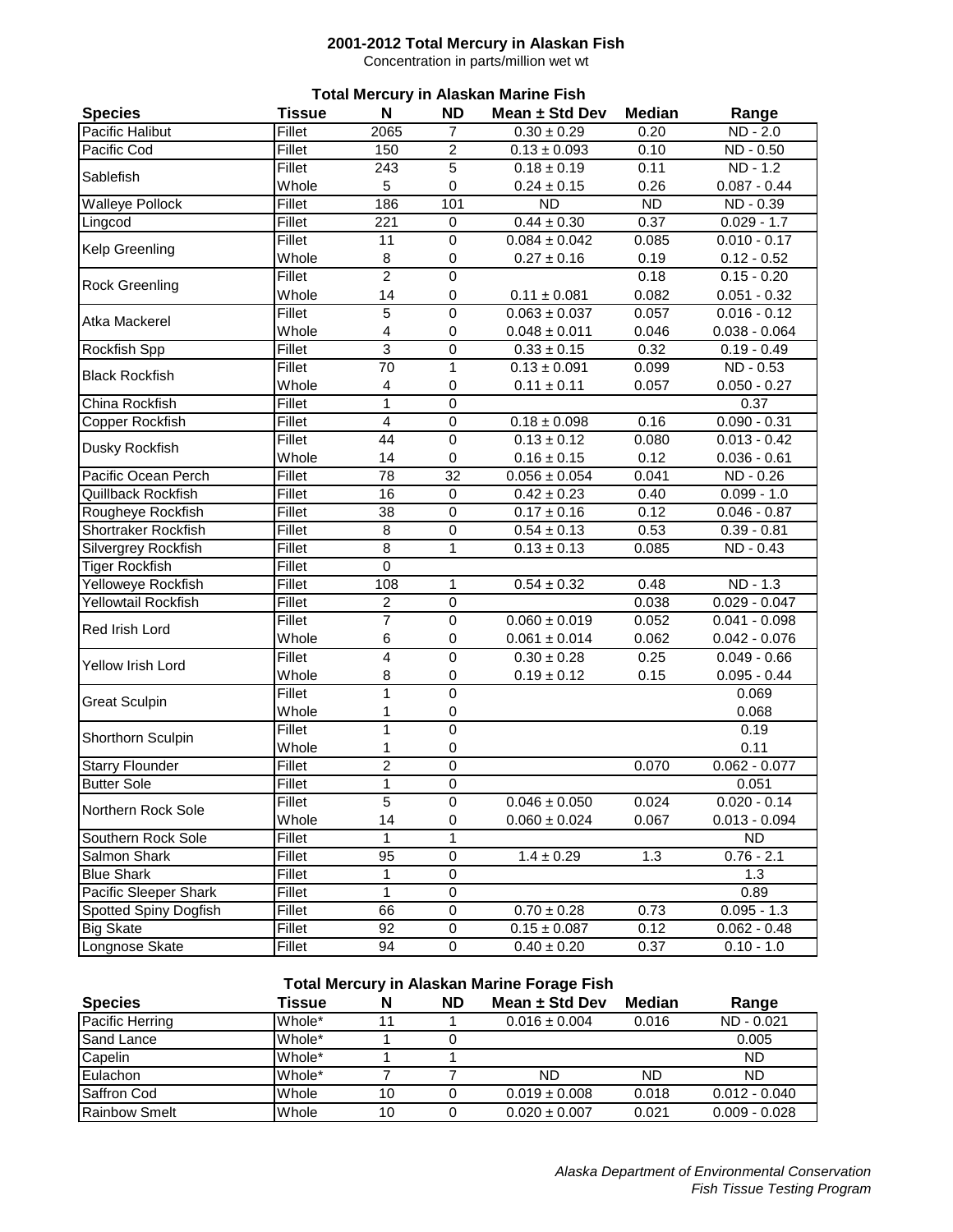# **2001-2012 Total Mercury in Alaskan Fish**

Concentration in parts/million wet wt

| <b>Total Mercury in Alaskan Salmon</b> |           |                |          |                    |        |                 |  |
|----------------------------------------|-----------|----------------|----------|--------------------|--------|-----------------|--|
| <b>Species</b>                         | Tissue    | N              | ND.      | Mean $\pm$ Std Dev | Median | Range           |  |
|                                        | Fry*      | 6              | $\Omega$ | $0.033 \pm 0.009$  | 0.031  | $0.024 - 0.050$ |  |
| Chinook Salmon                         | Juvenile* | 3              | 0        | $0.007 \pm 0.001$  | 0.007  | $0.006 - 0.007$ |  |
|                                        | Fillet    | 239            | 2        | $0.064 \pm 0.025$  | 0.062  | $ND - 0.16$     |  |
|                                        | Whole     | 15             | 0        | $0.044 \pm 0.015$  | 0.044  | $0.020 - 0.067$ |  |
|                                        | Eggs      | $\overline{2}$ |          |                    | 0.008  | ND - 0.010      |  |
|                                        | $Fry^*$   |                | 0        |                    |        | 0.026           |  |
| Sockeye Salmon                         | Fillet    | 249            | 27       | $0.038 \pm 0.014$  | 0.038  | ND - 0.082      |  |
|                                        | Whole     | 20             | 0        | $0.031 \pm 0.010$  | 0.033  | $0.012 - 0.051$ |  |
|                                        | Eggs      | 20             | 10       | $0.006 \pm 0.002$  | 0.005  | ND - 0.013      |  |
|                                        | Testes    | 6              | 0        | $0.006 \pm 0.001$  | 0.006  | $0.005 - 0.007$ |  |
|                                        | $Fry^*$   | 4              | 0        | $0.023 \pm 0.003$  | 0.023  | $0.020 - 0.027$ |  |
| Coho Salmon                            | Juvenile* | 9              | 6        | ND.                | ND.    | ND - 0.014      |  |
|                                        | Fillet    | 329            | 27       | $0.039 \pm 0.014$  | 0.039  | $ND - 0.11$     |  |
|                                        | belly     | 10             | 0        | $0.037 \pm 0.010$  | 0.039  | $0.019 - 0.049$ |  |
|                                        | Whole     | 76             | $\Omega$ | $0.032 \pm 0.010$  | 0.031  | $0.009 - 0.061$ |  |
| Chum Salmon                            | Fillet    | 290            | 11       | $0.041 \pm 0.014$  | 0.039  | $ND - 0.10$     |  |
|                                        | Whole     | 2              | 2        |                    | ND.    | <b>ND</b>       |  |
| Pink salmon                            | Fillet    | 170            | 104      | <b>ND</b>          | ND     | ND - 0.064      |  |

#### **Total Mercury in Alaskan Freshwater Fish**

| <b>Species</b>         | Tissue   | N               | ND.            | Mean $\pm$ Std Dev | <b>Median</b> | Range           |
|------------------------|----------|-----------------|----------------|--------------------|---------------|-----------------|
| Northern Pike          | Fillet   | 575             |                | $0.41 \pm 0.28$    | 0.33          | ND - 1.4        |
|                        | Whole    | 40              | 0              | $0.15 \pm 0.069$   | 0.16          | $0.053 - 0.34$  |
| <b>Rainbow Trout</b>   | Fillet   | 31              | 0              | $0.090 \pm 0.067$  | 0.062         | $0.016 - 0.33$  |
|                        | Fillet   | 53              | 0              | $0.36 \pm 0.18$    | 0.32          | $0.064 - 0.74$  |
| Lake Trout             | Whole    | 31              | 0              | $0.28 \pm 0.13$    | 0.31          | $0.059 - 0.54$  |
| Grayling               | Fillet   | 48              | 0              | $0.087 \pm 0.034$  | 0.082         | $0.033 - 0.18$  |
|                        | Juvenile | 1               | 0              |                    |               | 0.048           |
| <b>Arctic Char</b>     | Fillet   | 13              | 0              | $0.075 \pm 0.080$  | 0.038         | $0.020 - 0.25$  |
|                        | Whole    | 9               | 0              | $0.026 \pm 0.005$  | 0.026         | $0.018 - 0.033$ |
| Dolly Varden           | Fillet   | 22              | 0              | $0.12 \pm 0.16$    | 0.058         | $0.011 - 0.55$  |
| <b>Sheefish</b>        | Fillet   | 16              | 0              | $0.13 \pm 0.053$   | 0.12          | $0.084 - 0.26$  |
| Arctic Cisco           | Fillet   | 21              | 0              | $0.019 \pm 0.003$  | 0.019         | $0.015 - 0.025$ |
| Least Cisco            | Fillet   | 26              | 0              | $0.050 \pm 0.018$  | 0.045         | $0.026 - 0.098$ |
| <b>Broad Whitefish</b> | Fillet   | 34              | $\overline{2}$ | $0.065 \pm 0.039$  | 0.067         | $ND - 0.21$     |
|                        | Fillet   | 98              | 0              | $0.067 \pm 0.032$  | 0.066         | $0.008 - 0.18$  |
| Humpback Whitefish     | Whole    | 24              | 0              | $0.048 \pm 0.025$  | 0.044         | $0.012 - 0.12$  |
| Round Whitefish        | Fillet   | 12 <sup>2</sup> | 0              | $0.075 \pm 0.056$  | 0.068         | $0.008 - 0.20$  |
| <b>Burbot</b>          | Fillet   | 27              | 1              | $0.33 \pm 0.28$    | 0.25          | ND - 0.85       |
| Longnose Sucker        | Fillet   | 3               | 0              | $0.071 \pm 0.012$  | 0.073         | $0.059 - 0.082$ |
| <b>Arctic Lamprey</b>  | Whole    | 10              | 0              | $0.029 \pm 0.007$  | 0.028         | $0.018 - 0.040$ |

| <b>Species</b>          | Tissue  | N        | <b>ND</b> | Mean $\pm$ Std Dev | Median | Range           |
|-------------------------|---------|----------|-----------|--------------------|--------|-----------------|
|                         | Tissue  | 0        |           |                    |        |                 |
| Geoduck (clam)          | Viscera | 0        |           |                    |        |                 |
|                         | Whole   |          | 0         | $0.041 \pm 0.011$  | 0.035  | $0.027 - 0.054$ |
| <b>Butter Clam</b>      | Viscera | $\Omega$ |           |                    |        |                 |
|                         | Whole   | 0        |           |                    |        |                 |
| Pacific Littleneck Clam | Whole   | 4        | 0         | $0.011 \pm 0.003$  | 0.012  | $0.007 - 0.014$ |
| Razor Clam              | Whole   | 2        | 0         |                    | 0.009  | $0.008 - 0.009$ |
| Softshell Clam          | Fillet  |          |           |                    |        |                 |
| Cockle                  | Whole   |          |           |                    |        |                 |
| Alaskan Gaper Clam      | Whole   | 5        | 5         | <b>ND</b>          | ND     | ND              |
| Arctic Surf Clam        | Whole   |          |           |                    |        |                 |
| <b>Pacific Oyster</b>   | Whole   | 16       | 0         | $0.013 \pm 0.005$  | 0.011  | $0.006 - 0.023$ |